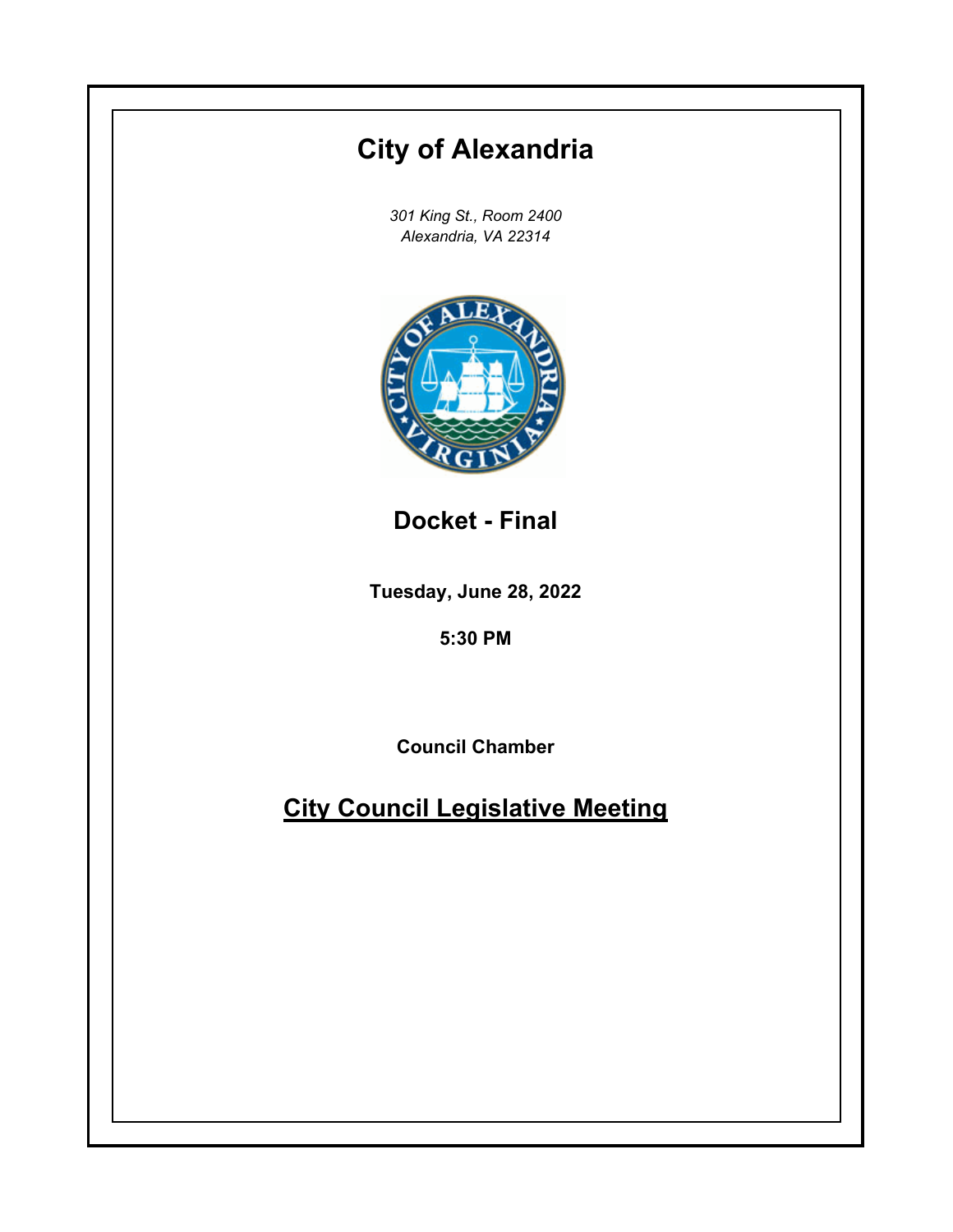**The June 28, 2022 Legislative Meeting of the Alexandria City Council is being held in the Council Chamber (301 King Street, Alexandria, Virginia, 22314) and electronically. Members of City Council and staff are participating either in-person or from remote locations through a video conference call on Zoom. The meeting can be accessed by the public in the City Council Chamber, through the live broadcast on the government channel 70, streaming on the City's website, and can be accessed via Zoom by the following link:**

**Registration: https://zoom.us/webinar/register/WN\_Q5eVTBcpT5yHnKio\_I\_3RQ Webinar ID: 969 9140 8486 Webinar Passcode: 830400 Dial-in number: 301-715-8592**

**If you use the Zoom webinar application, please be sure you have updated the application to the latest version for the best results. If you are unable to access Zoom, please use the Dial-In number to access the meeting.**

**\*\*\*PLEASE LOG-IN EARLY IF POSSIBLE\*\*\***

**Links:**

**Meeting Agenda and Live Webcast**

**The meeting will be webcast live and video and audio recordings will be available a few days after the meeting.**

**Zoom Registration If you wish to use Zoom to watch the meeting, you must register first.**

**\*\*\*\*\*\***

**If you have written comments for the record, you may email it to the City Clerk at CouncilComment@alexandriava.gov.**

**Individuals requiring translation services should contact the City Clerk and Clerk of Council at gloria.sitton@alexandriava.gov or at 703.746.4550. We request that you provide 48-hour notice so that proper arrangements may be made. Please specify the language for translation when you make the request.**

**\*\*\*Please note there will be an Executive Session beginning at 5:30 p.m. The Council meeting will begin after the Executive Session at 7:00 p.m or shortly thereafter.\*\*\***

### **I. OPENING**

**1. Calling the Roll.**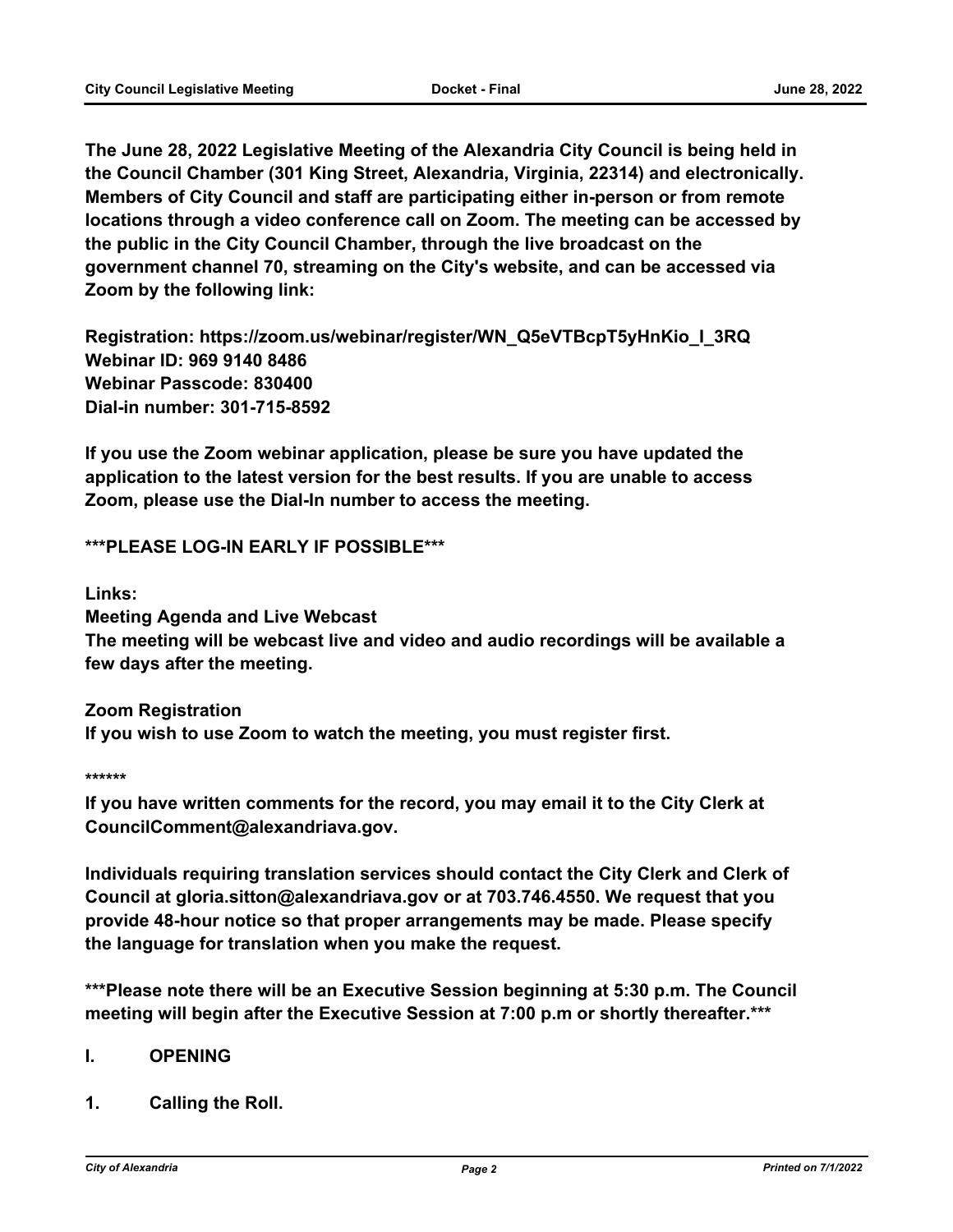#### **2. Executive Session.**

[22-1269](http://alexandria.legistar.com/gateway.aspx?m=l&id=/matter.aspx?key=14867) Consideration of a closed executive session for discussion of a specific legal matter requiring the provision of legal advice and discussion of personnel matters.

> 22-1269 resolution [22-1269\\_Final Resolution](http://alexandria.legistar.com/gateway.aspx?M=F&ID=549661b9-e045-4583-94d0-187d57635501.pdf) *Attachments:*

## **3. Moment of Silence and Pledge of Allegiance**

# **II. ORAL REPORTS FROM MEMBERS OF CITY COUNCIL ON BOARDS, COMMISSIONS AND COMMITTEES**

**\*Waterfront Commission (Councilmember Bagley)**

**\*Virginia Railway Express (VRE) (Councilmember Bagley)**

**\*Council of Governments (COG) Transportation Planning Board (Councilman Aguirre)**

**\*Library Board (Councilman Aguirre)**

### **III. ORAL REPORT FROM THE CITY MANAGER**

**4.** [22-1306](http://alexandria.legistar.com/gateway.aspx?m=l&id=/matter.aspx?key=14904) Presentation and Discussion on Metropolitan Washington Planning Framework for 2030 (Region United) by Metropolitan Washington Council of Governments (MW-COG). *Attachments:* [22-1306\\_COG - Framework Alexandria June 2022.pptx](http://alexandria.legistar.com/gateway.aspx?M=F&ID=6bbfb85f-fe9d-42dd-a5b4-66d821863b00.pptx)

## **IV. REPORTS AND RECOMMENDATIONS OF THE CITY MANAGER**

## **CONSENT CALENDAR (5-9)**

### **(Reports and Recommendations of the City Manager)**

**5.** [22-1265](http://alexandria.legistar.com/gateway.aspx?m=l&id=/matter.aspx?key=14863) Consideration of Disposition and Future Use of a Portion of City-Owned Real Estate Located at 2 King Street. [22-1265\\_2KingStAerial Attch1](http://alexandria.legistar.com/gateway.aspx?M=F&ID=e6bd77ab-876c-4e81-b1e7-db6098399725.docx) *Attachments:* [22-1265\\_2KingStAttch2](http://alexandria.legistar.com/gateway.aspx?M=F&ID=79dbd5bc-a396-4eb5-a33c-88609e73e17f.docx)

22-1265 2 KingStreetCC edited presentation

[22-1265\\_Waterfront Commission letter](http://alexandria.legistar.com/gateway.aspx?M=F&ID=7ed358b9-3d54-4530-9346-7fd1c86f56da.pdf)

### **(Ordinances for Introduction and First Reading)**

**6.** [22-1270](http://alexandria.legistar.com/gateway.aspx?m=l&id=/matter.aspx?key=14868) Introduction and First Reading. Consideration. Passage on First Reading of an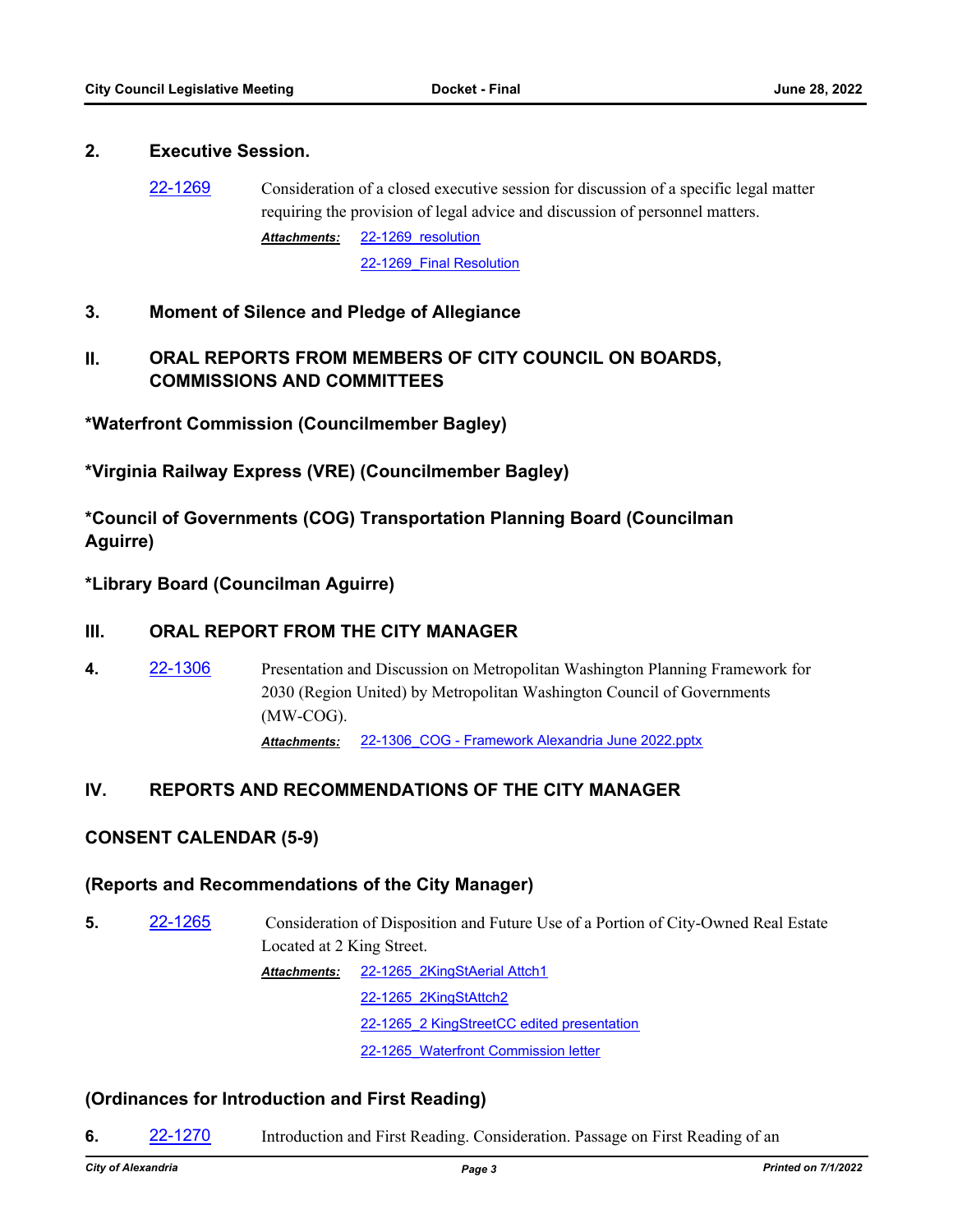Ordinance to repeal Ordinance No. 5416 that vacated a portion of the public right-of-way that is part of an alley along Mount Vernon Avenue, which is bounded by 3608 Mount Vernon Avenue to the Southeast and 3610 Mount Vernon Avenue to the northwest (VAC No. 2021-00001).

[22-1270\\_cover](http://alexandria.legistar.com/gateway.aspx?M=F&ID=ae4f91c8-ee1f-459a-95aa-ce7ba338064e.doc) [22-1270\\_ordinance](http://alexandria.legistar.com/gateway.aspx?M=F&ID=f7bb4ee8-fed1-4d13-b737-bd9e1955e075.docx) *Attachments:*

**7.** [22-1220](http://alexandria.legistar.com/gateway.aspx?m=l&id=/matter.aspx?key=14818) Introduction and First Reading. Consideration. Passage on First Reading of an Ordinance authorizing the owner of the property located at 4915 Polk Avenue to construct and maintain an encroachment for a driveway in the public right of way adjacent to that location (Implementation Ordinance for Encroachment No. 2022-00004 associated with Alexandria Free Methodist Church approved by City Council on June 18, 2022).

#### [22-1220\\_cover](http://alexandria.legistar.com/gateway.aspx?M=F&ID=75d5e46f-5dbe-46f5-9b00-f9483bb8ac27.doc) [22-1220\\_ordinance](http://alexandria.legistar.com/gateway.aspx?M=F&ID=890bdfb0-abe2-440b-93a3-1128920fd3ee.pdf) *Attachments:*

**8.** [22-1242](http://alexandria.legistar.com/gateway.aspx?m=l&id=/matter.aspx?key=14840) Introduction and First Reading. Consideration. Passage on First Reading of an Ordinance to amend and reordain Sheet No. 034.04 of the "Official Zoning Map, Alexandria, Virginia," adopted by Section 1-300 (OFFICIAL ZONING MAP AND DISTRICT BOUNDARIES), of the City of Alexandria Zoning Ordinance, by rezoning the properties at 31 and 33 East Bellefonte Avenue from R-2-5/Single- and two-family zone to RB/Townhouse zone in accordance with the said zoning map amendment heretofore approved by city council as Rezoning No. 2022-00002 (Implementation Ordinance for Rezoning No. 2022-00002 associated with 31 and 33 East Bellefonte Avenue approved by City Council on June 18, 2022). [22-1242\\_cover](http://alexandria.legistar.com/gateway.aspx?M=F&ID=cae8fb62-b687-472a-a8f0-49dfaade3c16.doc) *Attachments:*

[22-1242\\_ordinance](http://alexandria.legistar.com/gateway.aspx?M=F&ID=0cb124dc-6ffc-4599-b4bc-a50c546bc7cc.doc)

**9.** [22-1246](http://alexandria.legistar.com/gateway.aspx?m=l&id=/matter.aspx?key=14844) Introduction and First Reading. Consideration. Passage on First Reading of an Ordinance to amend and reordain Articles II (DEFINITIONS), VII (SUPPLEMENTAL ZONE REGULATIONS), and XII (NONCOMPLIANCE AND NONCONFORMITY) and Section 11-1302 (SPECIAL EXCEPTION ESTABLISHED) of the City of Alexandria Zoning Ordinance, in accordance with the text amendment heretofore approved by city council as Text Amendment No. 2022-00008 (Implementation Ordinance for Text Amendment No. 2022-00008 associated with the minor amendments approved by City Council on June 18, 2022). [22-1246\\_cover](http://alexandria.legistar.com/gateway.aspx?M=F&ID=0b704320-71b9-4b0b-8fe5-201914538d5c.doc) *Attachments:*

[22-1246\\_ordinance](http://alexandria.legistar.com/gateway.aspx?M=F&ID=38e07c77-c8f9-4fec-93c1-273a2aa42de6.doc)

## **END OF CONSENT CALENDAR**

# **V. ROLL-CALL CONSENT CALENDAR (10- 15)**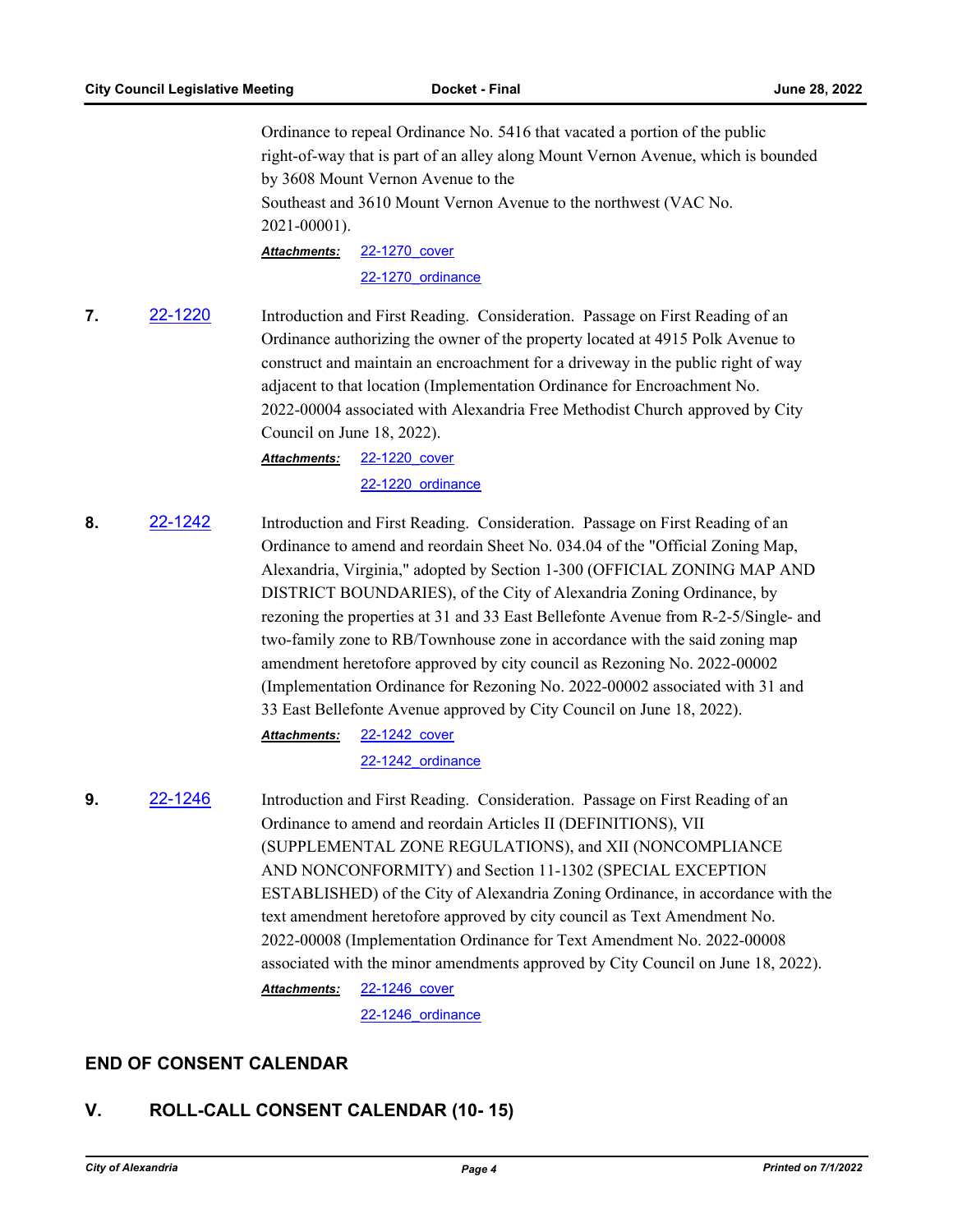| 10. | <u>22-1156</u> |                                                                                     |                                                                                 |  |
|-----|----------------|-------------------------------------------------------------------------------------|---------------------------------------------------------------------------------|--|
|     |                | Consideration of a Resolution to Accept Community Project Funding for Two Flash     |                                                                                 |  |
|     |                | Flooding Spot Projects for Flood Action Alexandria. [ROLL-CALL VOTE]                |                                                                                 |  |
|     |                | Attachments:                                                                        | 22-1156 Resolution                                                              |  |
|     |                |                                                                                     | 22-1156 Final Resolution                                                        |  |
| 11. | 22-1352        |                                                                                     |                                                                                 |  |
|     |                |                                                                                     | Consideration of a Resolution to Approve a Grant Application to the U.S.        |  |
|     |                |                                                                                     | Department of Transportation (USDOT) for the FY 2022 Safe Streets and Roads for |  |
|     |                | All (SS4A) Grant Program. [ROLL-CALL VOTE]                                          |                                                                                 |  |
|     |                | Attachments:                                                                        | 22-1352 Attachment 1 - Resolution                                               |  |
|     |                |                                                                                     | 22-1352 Attachment 2 - Crash Analysis 2022                                      |  |
|     |                |                                                                                     | 22-1352 Attachment 3 - TC Endorsement                                           |  |
|     |                |                                                                                     | 22-1352 Attachment 4 - Presentation                                             |  |
|     |                |                                                                                     | 22-1352 Final Resolution                                                        |  |
|     |                |                                                                                     |                                                                                 |  |
| 12. | 22-1275        |                                                                                     |                                                                                 |  |
|     |                | Consideration of a Resolution to support a Grant Application to the Virginia        |                                                                                 |  |
|     |                | Department of Rail and Public Transportation (DRPT) for mitigation funding for      |                                                                                 |  |
|     |                |                                                                                     | Metrorail service impacts in 2022 to 2023. [ROLL-CALL VOTE]                     |  |
|     |                | <b>Attachments:</b>                                                                 | 22-1275 Attachment 1 - Resolution                                               |  |
|     |                |                                                                                     | 22-1275 Attachment 2 - TC Endorsement                                           |  |
|     |                |                                                                                     | 22-1275 Attachment 3 - Presentation                                             |  |
|     |                |                                                                                     | 22-1275 Final Resolution                                                        |  |
| 13. | 22-1263        | Consideration of a Resolution to Establish the 2022 Personal Property Tax Relief    |                                                                                 |  |
|     |                | Rates. [ROLL-CALL VOTE]                                                             |                                                                                 |  |
|     |                | Attachments:                                                                        | 22-1263 Attachment- Tax Relief Rate Resolution                                  |  |
|     |                |                                                                                     | 22-1263 Final Resolution                                                        |  |
| 14. | <u>22-1266</u> | Consideration of a Resolution Regarding the Delegation of City Council Authority to |                                                                                 |  |
|     |                | the City Manager or Designee. [ROLL-CALL VOTE]                                      |                                                                                 |  |
|     |                | <u> Attachments:</u>                                                                | 22-1266 Attachment - Proposed Resolution                                        |  |
|     |                |                                                                                     | 22-1266 Final Resolution                                                        |  |
| 15. |                |                                                                                     |                                                                                 |  |
|     | <u>22-1217</u> |                                                                                     | Consideration of a Recommendation for Approval of a Resolution Requesting the   |  |
|     |                |                                                                                     | Commonwealth's Transportation Commissioner Convey Title to the Parcels and      |  |
|     |                | Rights-of-Ways for Project 0001-100-102, RW201 (Monroe Avenue Bridge) to the        |                                                                                 |  |
|     |                |                                                                                     | City of Alexandria. [ROLL CALL VOTE]                                            |  |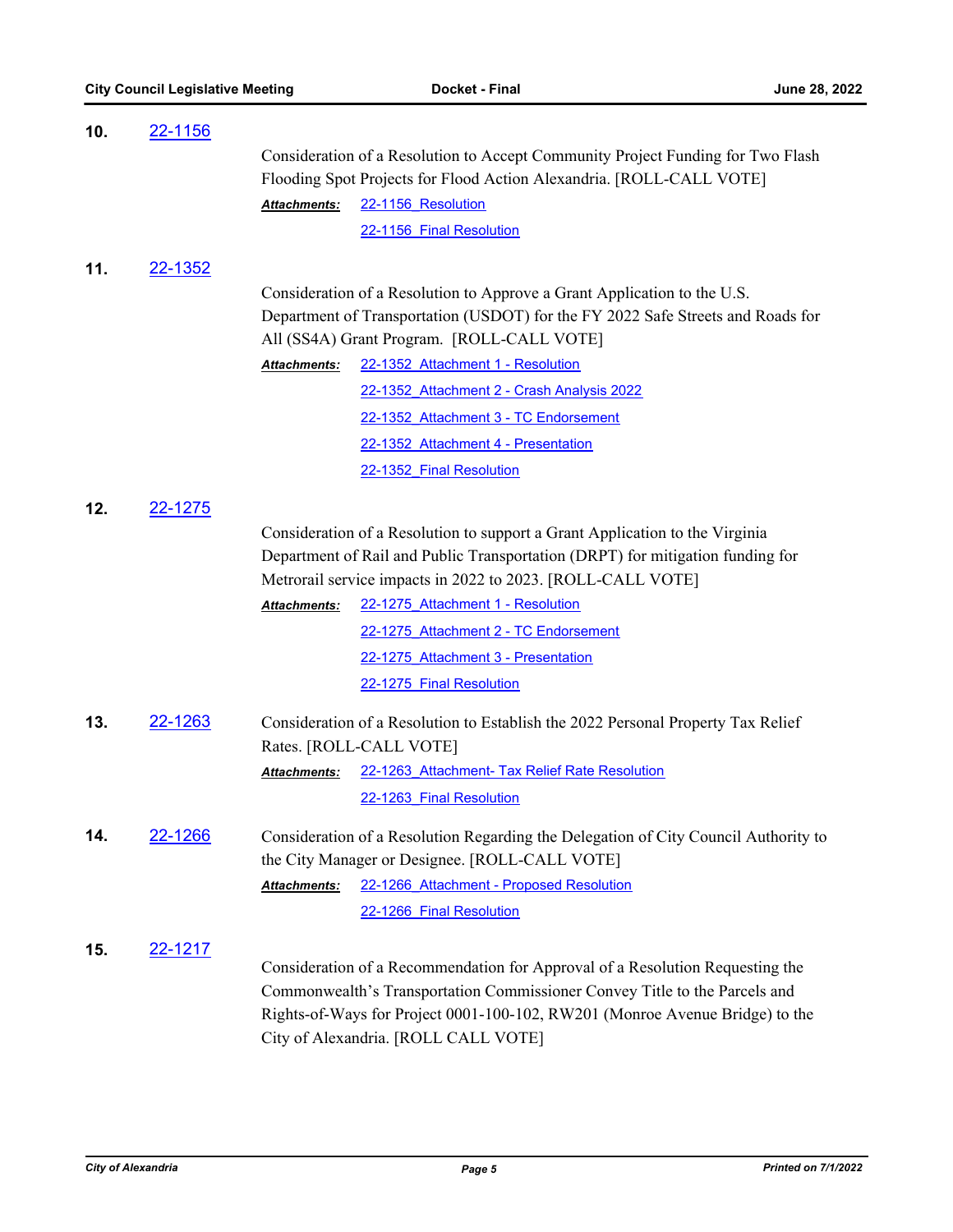[22-1217\\_ Attachment 1 Resolution](http://alexandria.legistar.com/gateway.aspx?M=F&ID=5b175ccd-0cfe-4603-a718-68e602503e6b.pdf) [22-1217\\_Attachment 2 Aerial Map](http://alexandria.legistar.com/gateway.aspx?M=F&ID=20bedadd-45ca-48c6-a933-48bd446f3eec.pdf) [22-1217 Attachment 3 Plan & Exhibit](http://alexandria.legistar.com/gateway.aspx?M=F&ID=7b5f5bf9-0ab1-4665-86b8-5a07f4fe7827.pdf) [22-1217\\_Final Resolution](http://alexandria.legistar.com/gateway.aspx?M=F&ID=6ffe2ab4-1172-40b1-814a-302bdc8e4f7e.pdf) *Attachments:*

## **END OF ROLL CALL CONSENT CALENDAR**

# **VI. REPORTS AND RECOMMENDATIONS OF THE CITY MANAGER FOR DISCUSSION**

**16.** [22-1258](http://alexandria.legistar.com/gateway.aspx?m=l&id=/matter.aspx?key=14856) Adoption of Business Improvement Service District Guidelines.

22-1258 Attachment 1 BID Guidelines [22-1258\\_Attachment\\_2\\_Presentation](http://alexandria.legistar.com/gateway.aspx?M=F&ID=84310963-9d83-4f88-b4de-49a47d8b5e4a.pdf) *Attachments:*

**17. [22-1165](http://alexandria.legistar.com/gateway.aspx?m=l&id=/matter.aspx?key=14763)** 2022 City Council Priorities, Housing and COVID-19 Recovery Business Plans.

[22\\_1165\\_Attachment 1\\_COA\\_COVID\\_Recoveryv5](http://alexandria.legistar.com/gateway.aspx?M=F&ID=f34d05c6-a0ec-4284-a6ee-ef49d107fc88.pdf) [22\\_116\\_Attachment 2\\_COA\\_Housingv2](http://alexandria.legistar.com/gateway.aspx?M=F&ID=ef138ae2-59ad-4ba1-81fa-c87902b14e6d.pdf) *Attachments:*

## **VII. ORDINANCES AND RESOLUTIONS**

**17a.** [22-1353](http://alexandria.legistar.com/gateway.aspx?m=l&id=/matter.aspx?key=14951) Consideration of a Resolution Regarding City Policies Related to the Recent Supreme Court Overturning of the Roe v. Wade Ruling. [ROLL-CALL VOTE} [22-1353\\_resolution](http://alexandria.legistar.com/gateway.aspx?M=F&ID=e0c65b20-ea8a-4939-8b23-7cd025cdcbe6.pdf) *Attachments:*

22-1353 Final Resolution

[22-1353\\_after items](http://alexandria.legistar.com/gateway.aspx?M=F&ID=54d8dd49-5d26-4d16-924a-07d453291a91.pdf)

## **VIII. ORAL REPORTS AND ORAL PRESENTATIONS BY MEMBERS OF CITY COUNCIL**

- **XI. OTHER**
- **18.** [22-1312](http://alexandria.legistar.com/gateway.aspx?m=l&id=/matter.aspx?key=14910) Consideration of City Council Schedule.

*Attachments:* [22-1312\\_City Council Schedule](http://alexandria.legistar.com/gateway.aspx?M=F&ID=a45cfa5a-5ddb-4684-beee-52de7ff050de.pdf)

**X. Adjourn.**

*The Cablecast schedule of Government meetings on Channel 70 can be found here: http://apps.alexandriava.gov/Calendar/AltDisplay/VideoList.aspx This docket is subject to change.*

*\* \* \* \* \**

*Full-text copies of ordinances, resolutions, and agenda items are available in the Office of the City Clerk and Clerk of the Council. Meeting materials are also available on-line at alexandriava.gov/council.*